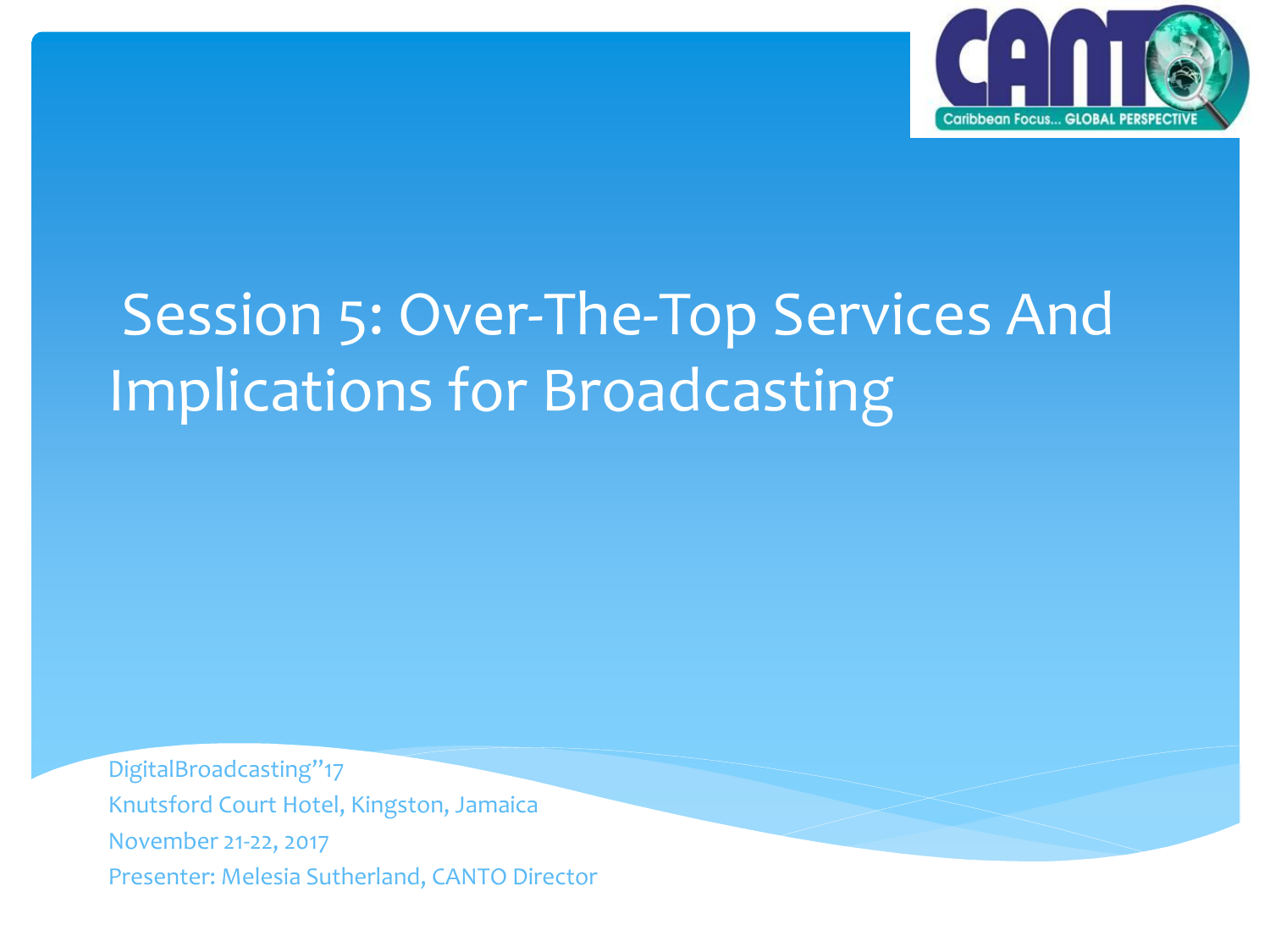

#### Who is CANTO?

**CANTO** is recognized as the leading trade association of the ICT sector for shaping information and communications in the Caribbean. Founded in 1985 as a non-profit association of 8 telephone operating companies, CANTO has now grown to over 141 members in more than 36 countries. A Board of Directors appointed by the membership directs the strategy of the Association and the strategy is executed by a permanent Secretariat based in Trinidad and Tobago.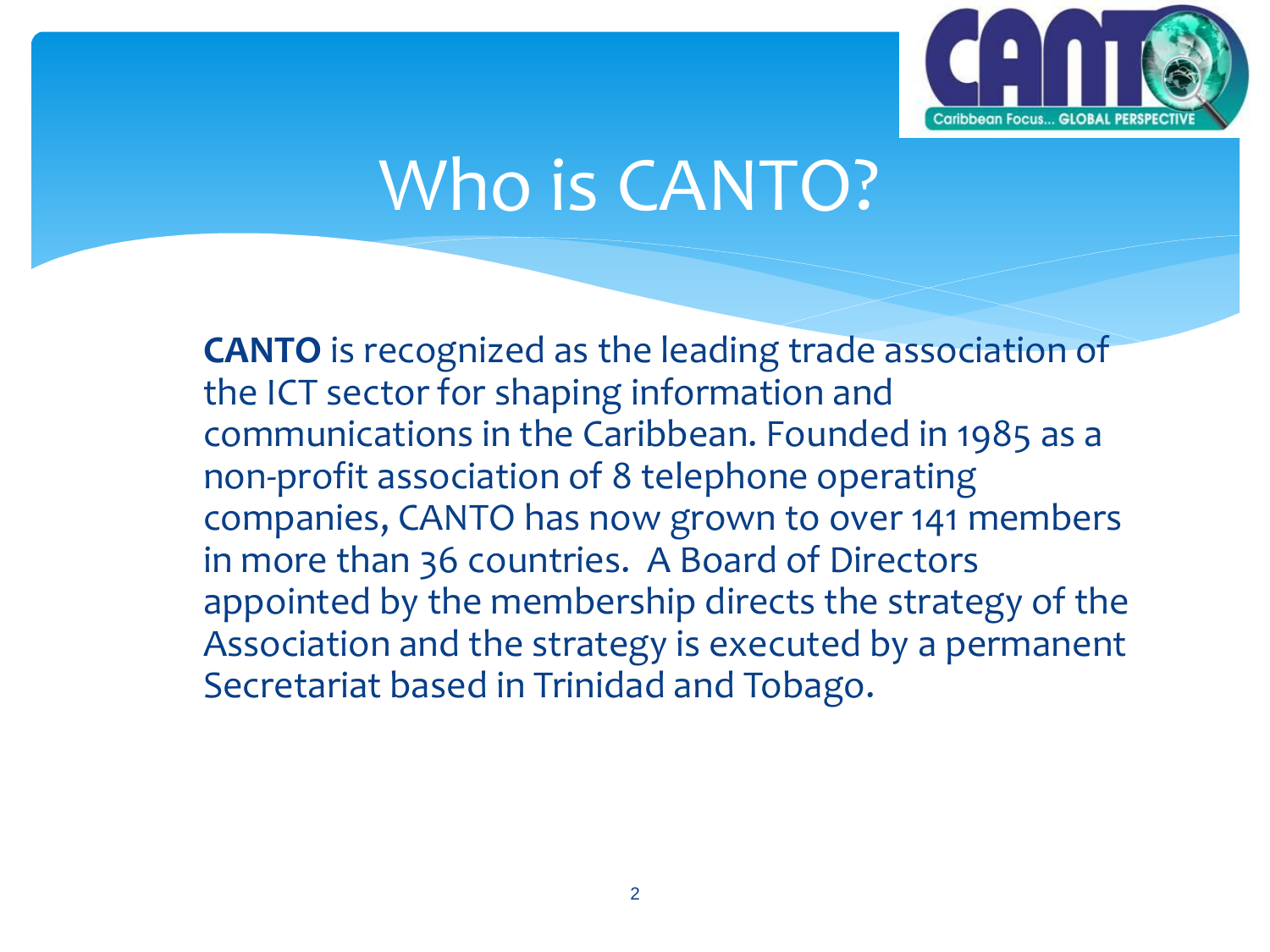

#### Caribbean - Public Policy Broadband Mandate

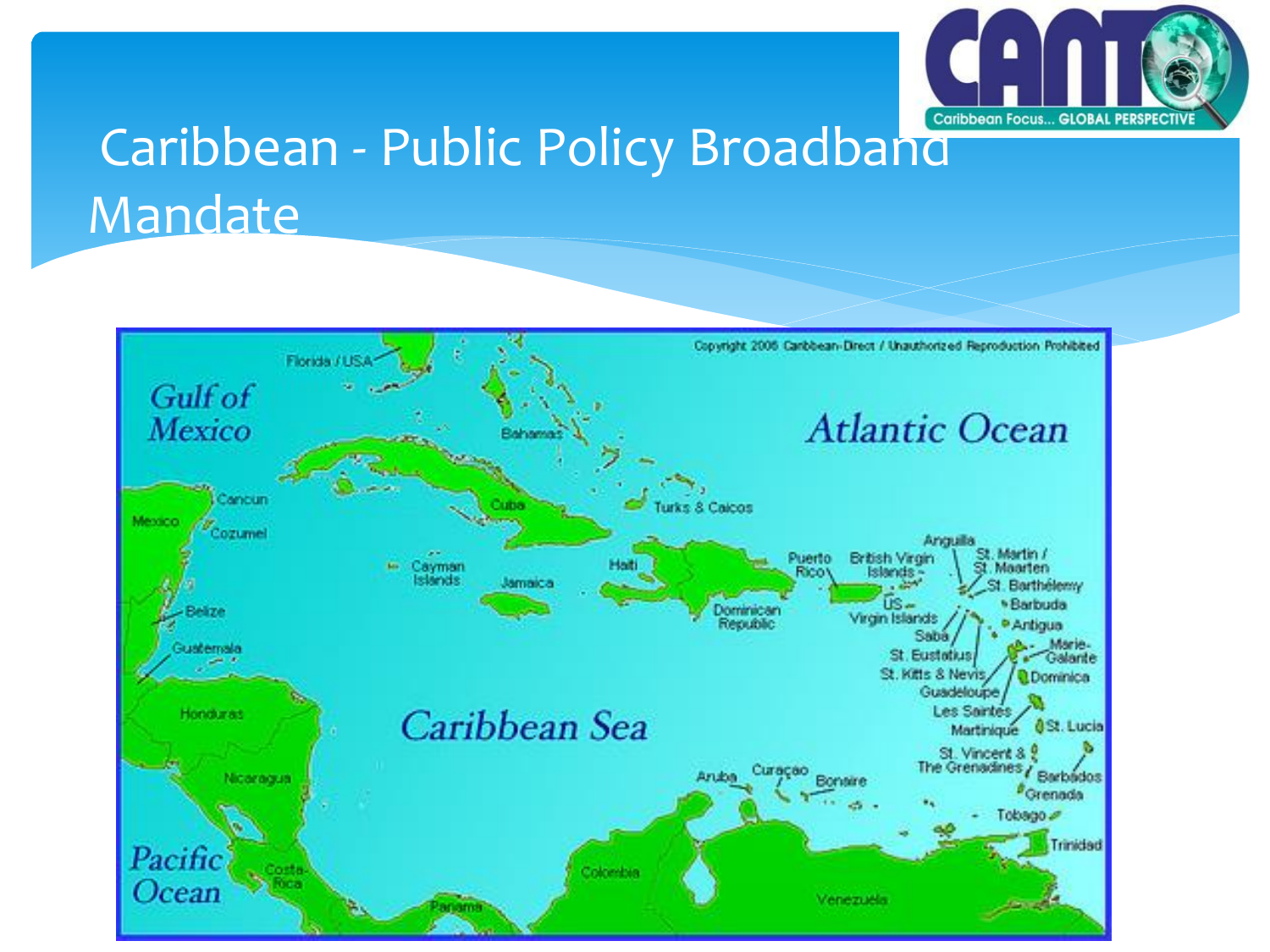

## Caribbean Telecom Markets

- Mostly mobile societies. Penetration over 100% in many countries.
- $\Box$  Countries with populations under 200,000
- $\Box$  Small, fragmented markets
- **Q** Few operators. Regional operators.
- **Technology Adopters**
- **USA major trading partner**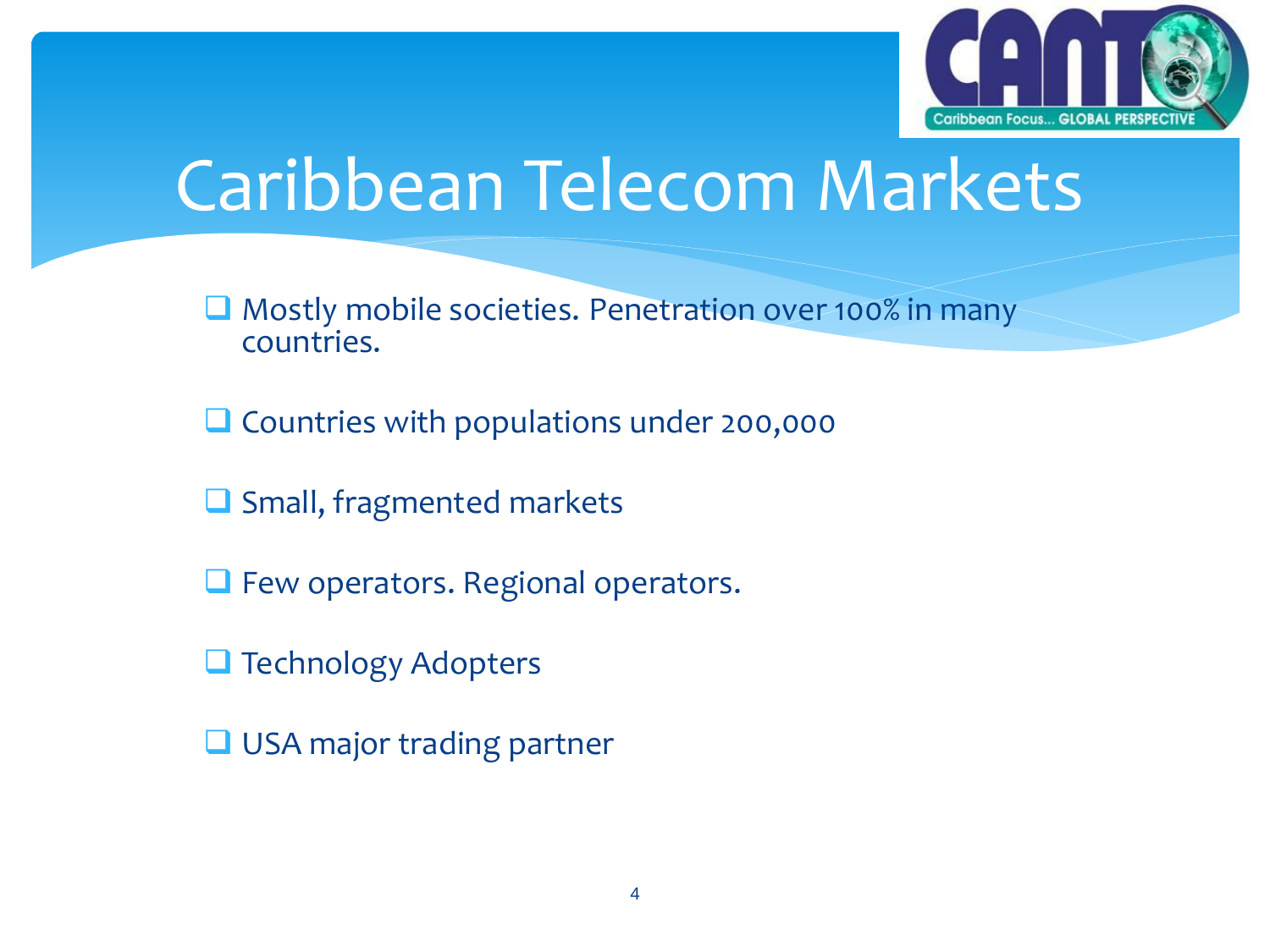# Natural **Disasters**



Ladies and Gentlemen, let me start with the vicious hurricanes that we have had this year – hurricanes Irma and Maria.

Did you hear anyone talking about using Whatsapp, Google, Netflix and the list goes on, No!

Did any regulator or minister of government call on any of those Over-the-top (OTT) providers to find out when the network would be restored and how soon countries would be connected again to the rest of the world? No.!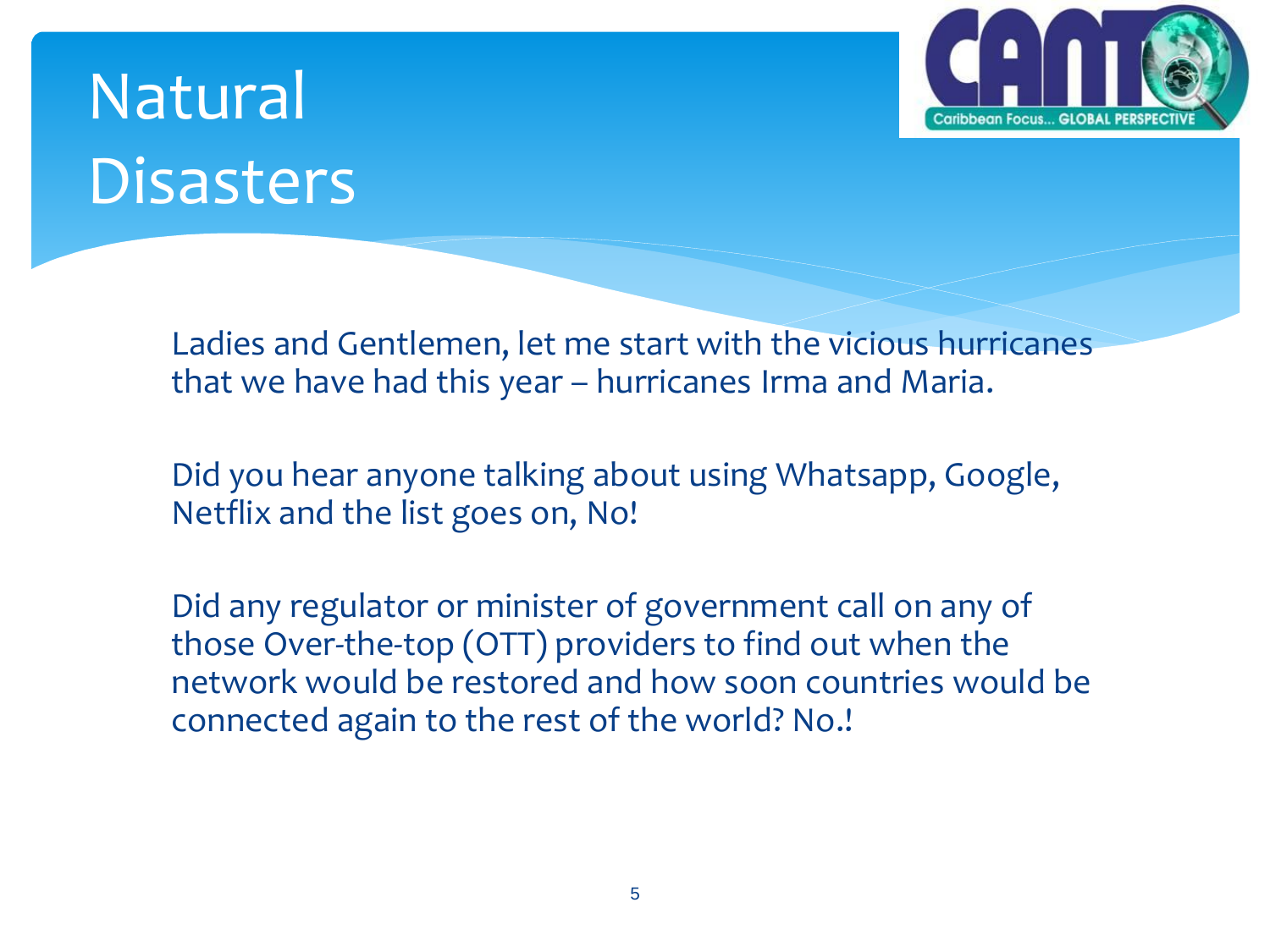# Natural Disaster



Did any of the OTT providers offer to restore services in BVI, TCI, Dominica, Anguilla, Barbuda – No.

These providers have no assets in this region – no network and no people employed.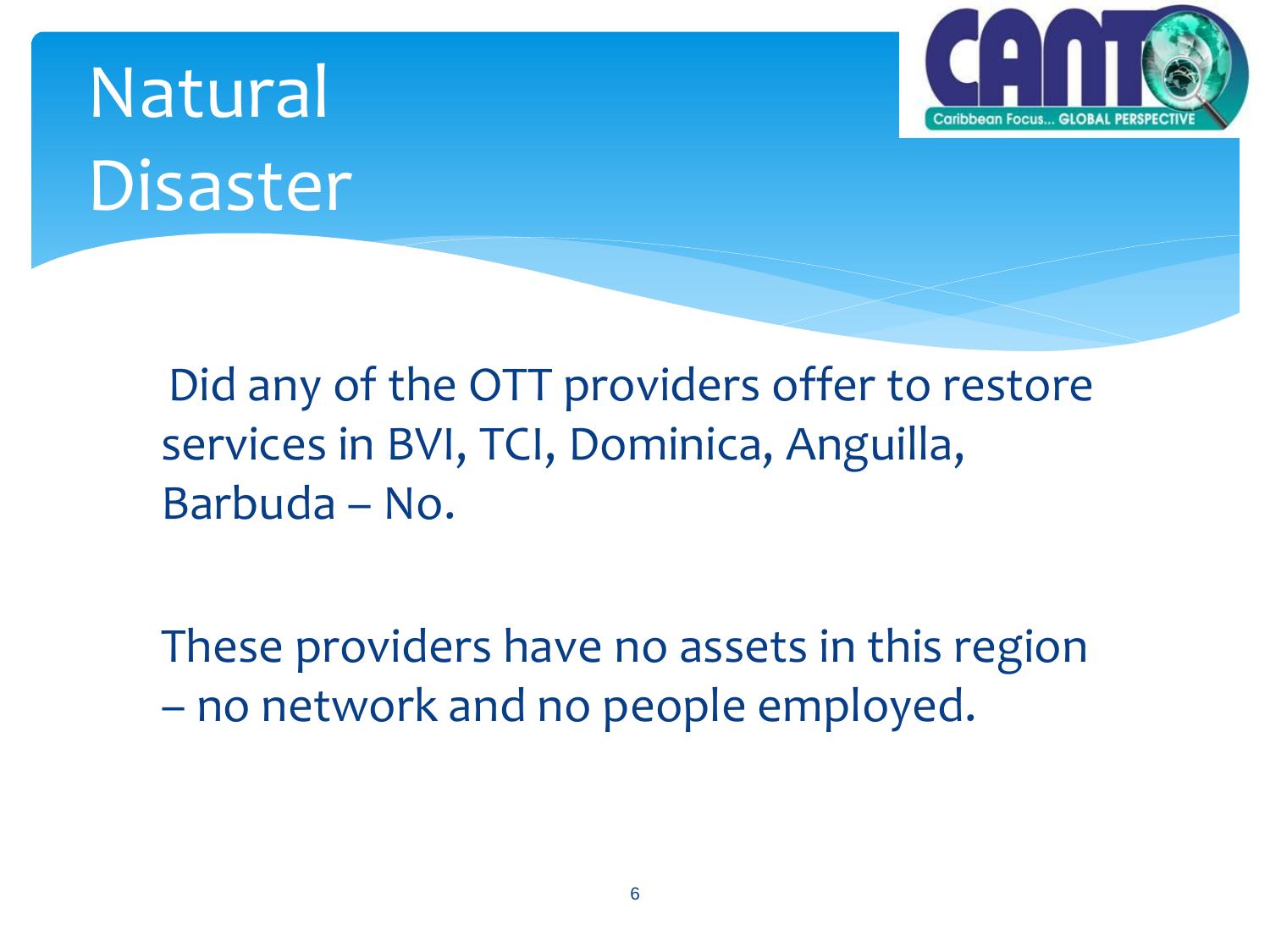

#### Natural Disaster

The OTTs are waiting on Flow, Digicel, CCT and ATNI (USVI) to pump money into restoring their networks so that they, the OTTs can provide services to customers for free because they are not paying for usage of the network.

Not only are network operators subsidising the cost of OTT services so are consumers.

Consumers are not getting free services from OTT providers. Consumers will increasingly pay more and more for data services because OTTs are not paying to use the network and operators cannot or are unwilling, at this time to price data services to recover revenues lost to OTT providers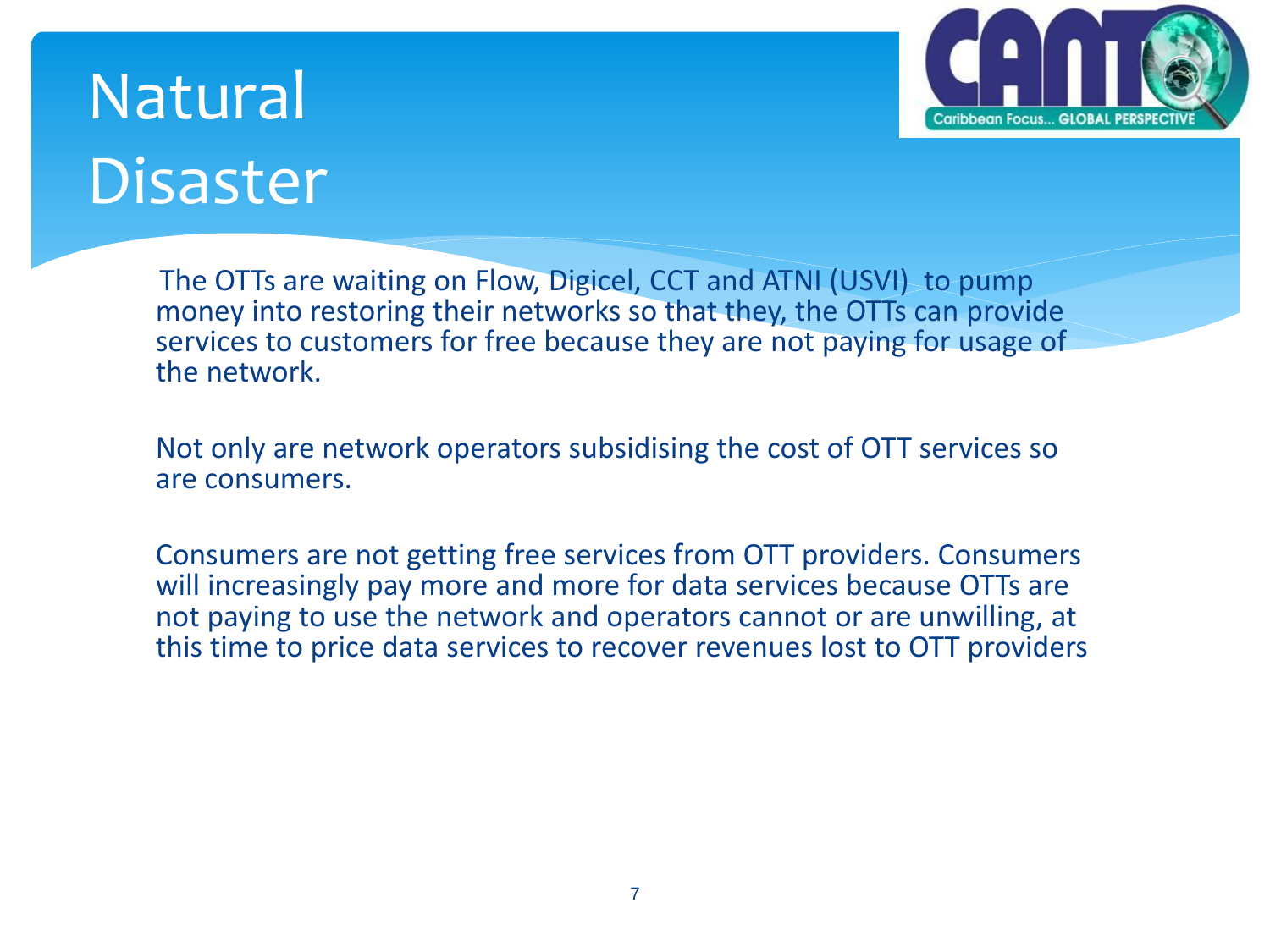# Man-Made Disaster

public



Taken to its logical conclusion what happens if OTT providers are not somehow made to pay for use of infrastructure and cost of data package to customers cannot support the maintenance and renewal of networks –

a disaster just like with the hurricanes except this would be manmade- and the region will be truly cut -off. Do you think that any of the OTTs will care that the region is disconnected from the rest of the world – No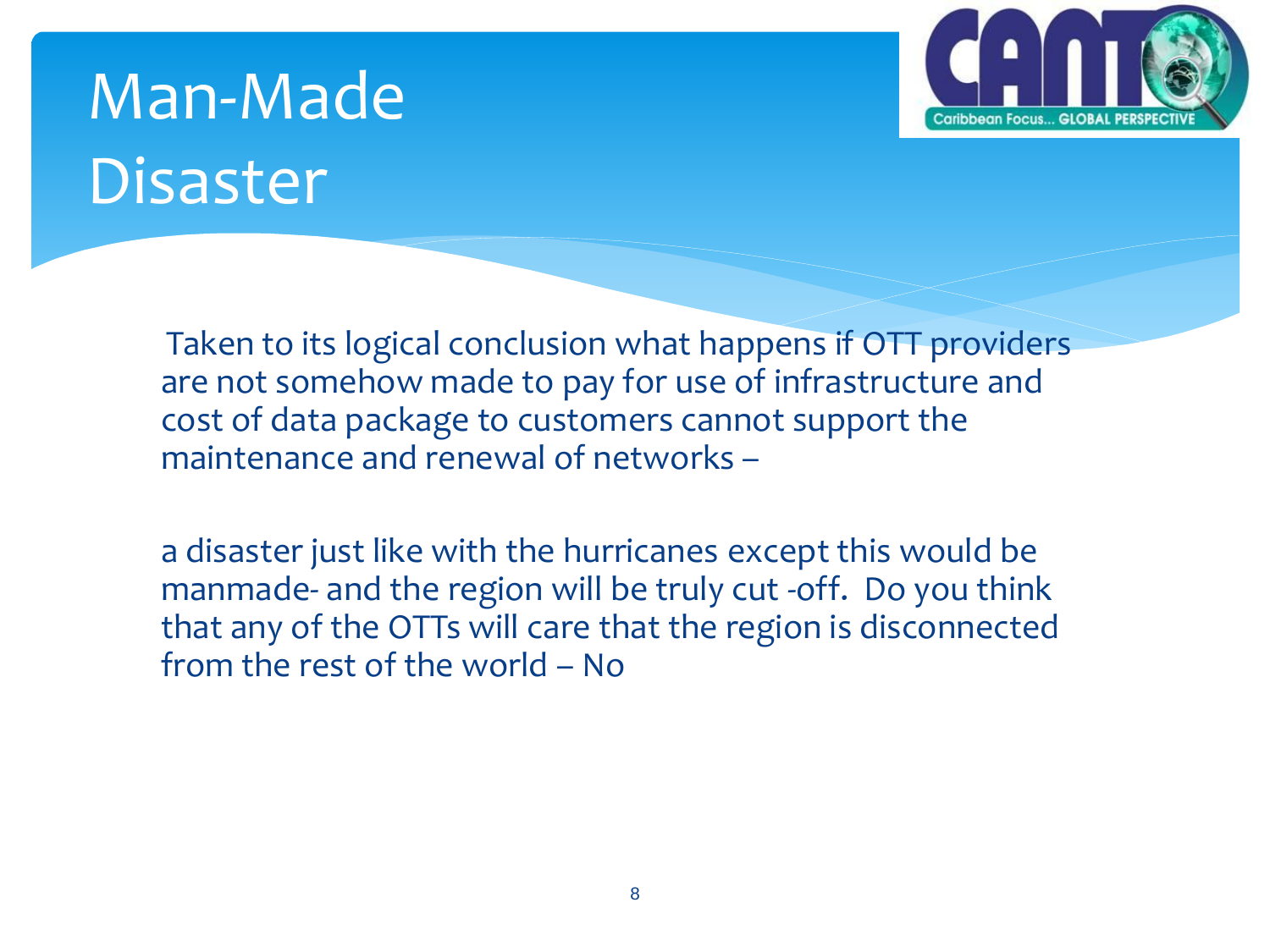# Man-Made Disaster



.– these countries in the region with an average population of 100,000 will be mere collateral damage.

OTTs are extracting more and more wealth from countries like Jamaica, like Barbados, like Antigua, like Trinidad & Tobago to the more advanced nations of this world and so the cycle of impoverishment continues.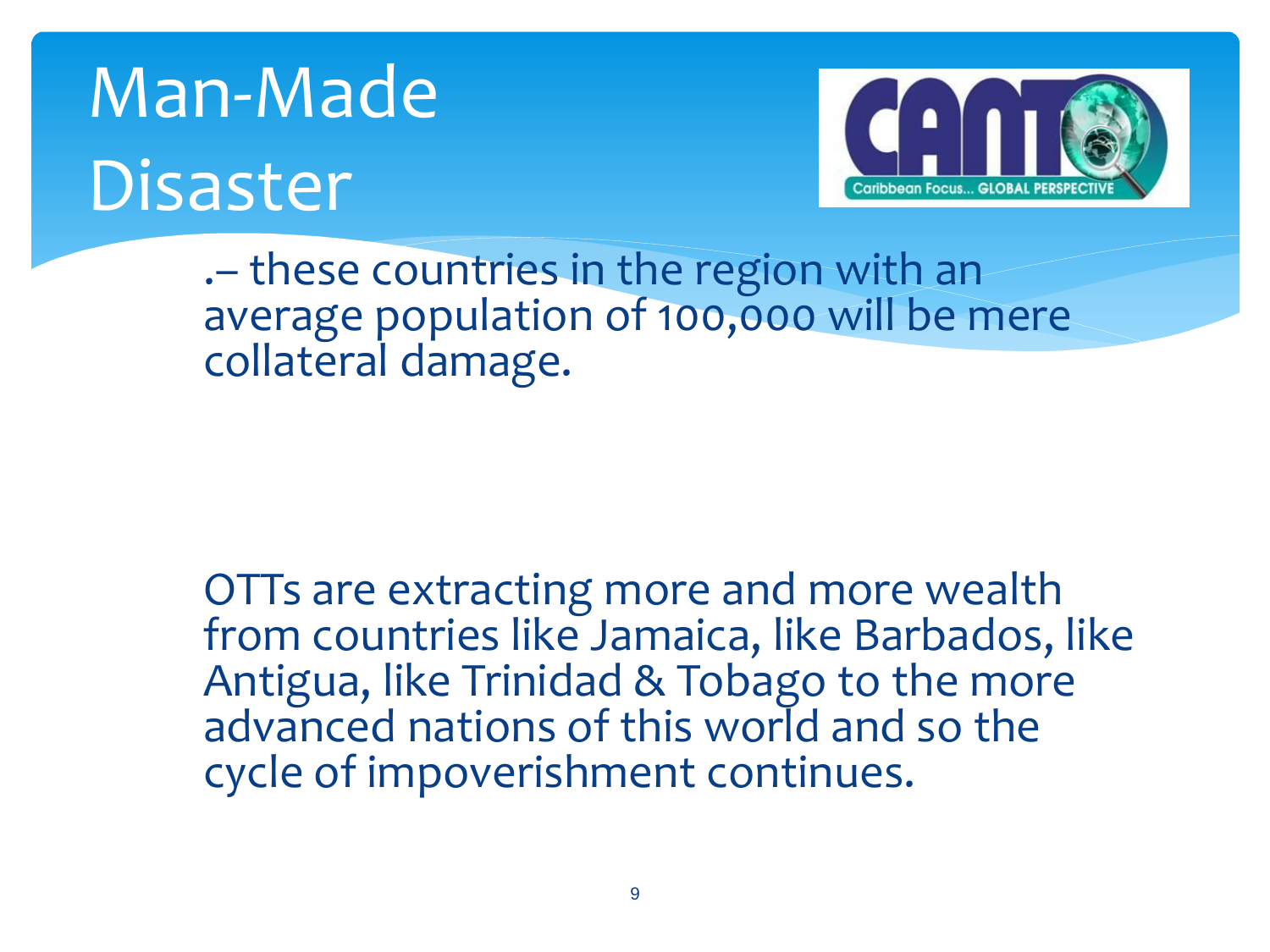# Fake News From OTTs



Dispel mis-information from OTTs:

**traditional telcos want to see OTTs disappear**.

**Fake News. Not true.** 

**OTTs here to stay.** 

We ask for a level playing field: That OTTs pay for the networks that they use; and that OTTs are subject to the same regulatory regime as domestic providers with the attendant cost or conversely the existing regulatory regime is lifted for traditional providers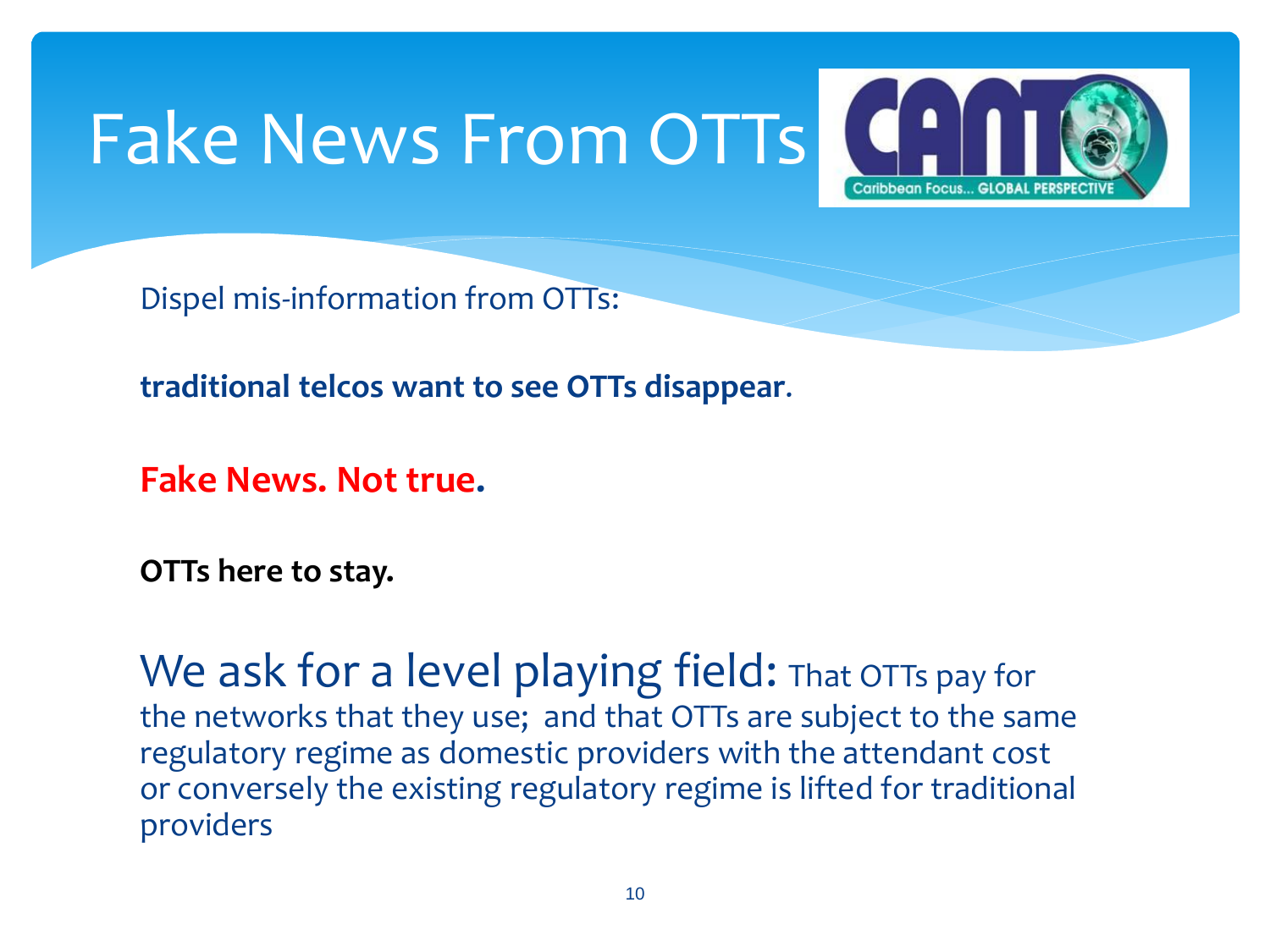

# What is CANTO Doing?

**Actively involved in Working Group established by the Caribbean Telecommunications Union (CTU) on OTTs.**

**In September 2017 participated in the ITU Open Consultation (see our submission) on OTTs.**

**CANTO Conference platforms** 

**Advocacy**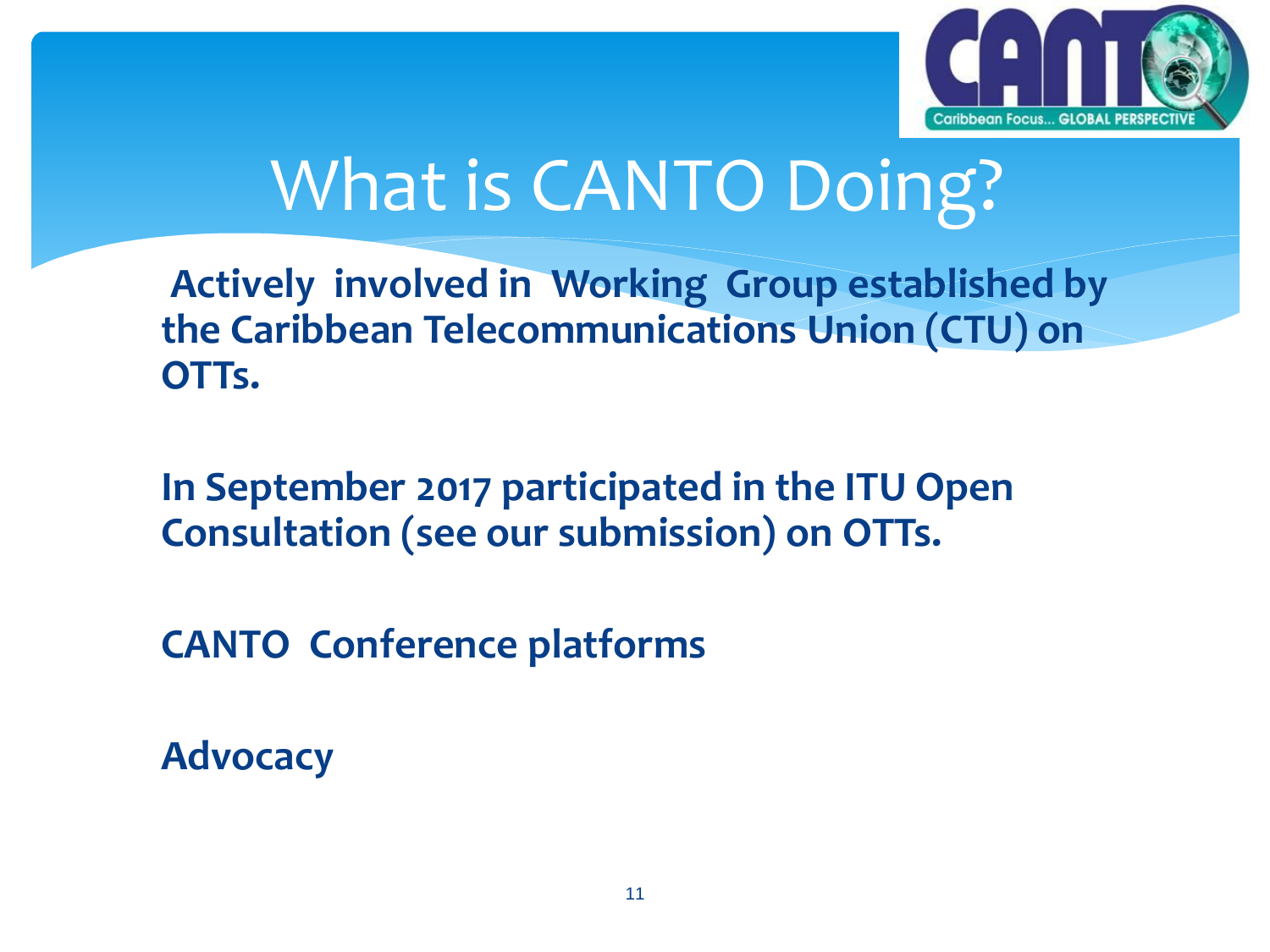#### Recommendations



#### **ENCOURAGE REGULATORS & GOVERNMENTS TO:**

**1. Realise that there is no free lunch. Caribbean customers are paying for OTT service through their data packages and personal information, which some consumers might think is of little value, is packaged by these online platforms and sold to the highest bidder.**

**2. Know that OTTs are undermining national development – networks in the region were built because services offered over those networks would pay for the networks. Now OTTs are offering free services over the networks, because they are not paying for the use of the network ; and consumers cannot be charged enough for their data packages to cover revenues lost to OTTs. What then will happen to domestic networks and jobs if there is no revenues from services to support them - disaster**

**3. Raise the level of the discussion - Government and regulators must realise that the OTT discussion is really about digital transformation and how this is managed so that countries in the region can sustainably develop. We ignore this to our peril. Stop seeing it as an individual operator issue.**

**4. Recognise inertia is our enemy – governments in the region must wakeup to the Trojan horse in our midst. Concerted regional action must be pursued at the international level to eliminate this subsidy to OTTs who are mostly from developed countries.**